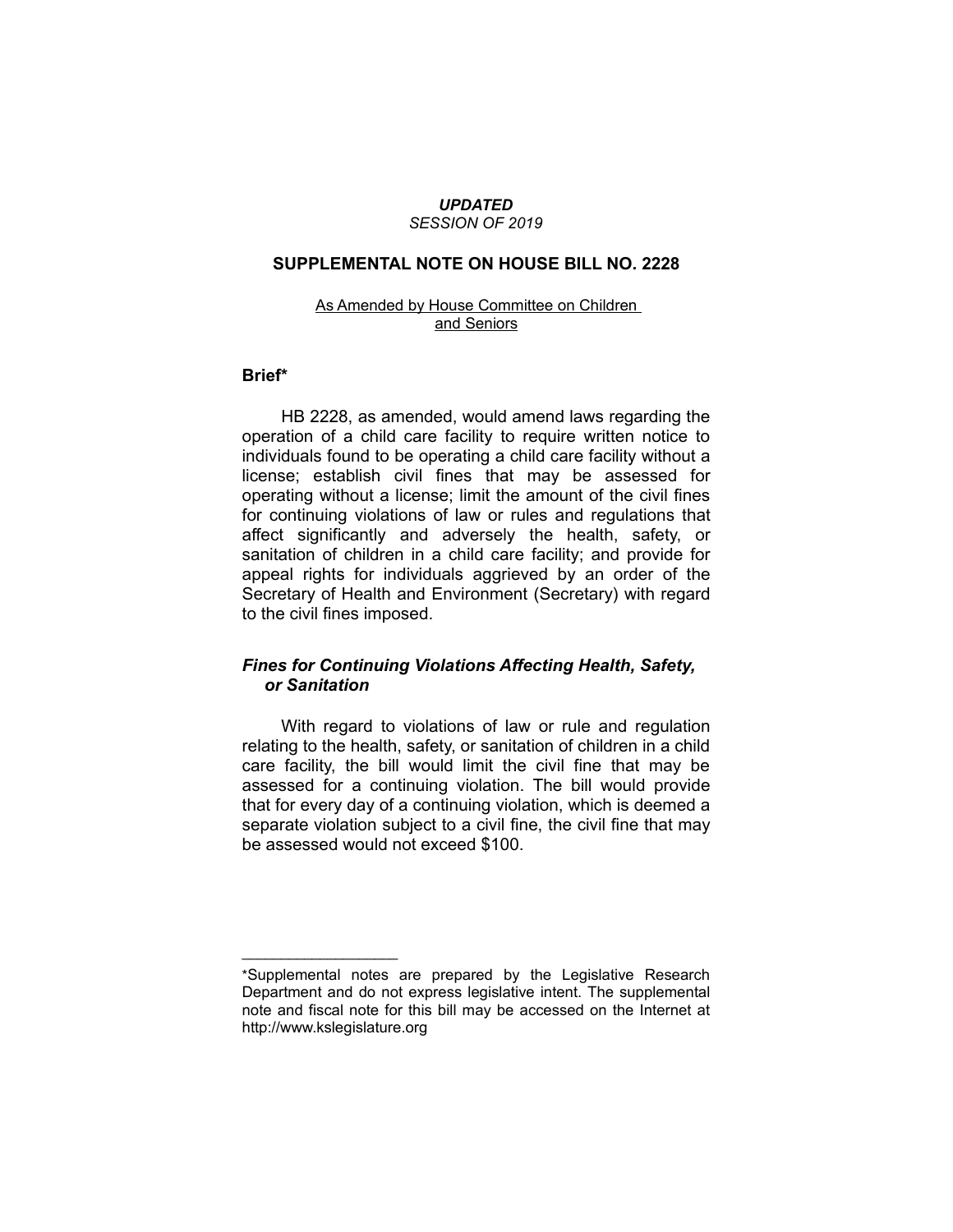### *Notification and Fines for Operating without a License*

The bill would require the Secretary to provide written notice to individuals found to be operating a child care facility without a license that a license is required under state law.

Upon finding a child care facility continues to operate without a license after being provided with written notice of such violation and after proper notice and an opportunity to be heard according with the Kansas Administrative Procedure Act, the bill would authorize the Secretary to assess a civil fine. The bill would provide the civil fine for a violation would not exceed \$500, except in the case of a continuing violation, every day such previously notified violation continues would be deemed a separate violation that would be subject to a civil fine not to exceed \$100.

# *Exceptions from Child Care Licensure Requirements*

The provisions of the bill that would require written notice to persons operating without a license and allow for the assessment of civil fines for continuing to operate without a license would not apply to persons providing child care for:

- Children provided care in the home in which they reside;
- Children who are all relatives of the person; or
- Up to 2 children unrelated to the person for not more than 20 hours a week, with the 20 hours calculated by combining the hours each child is provided care during the week by such person.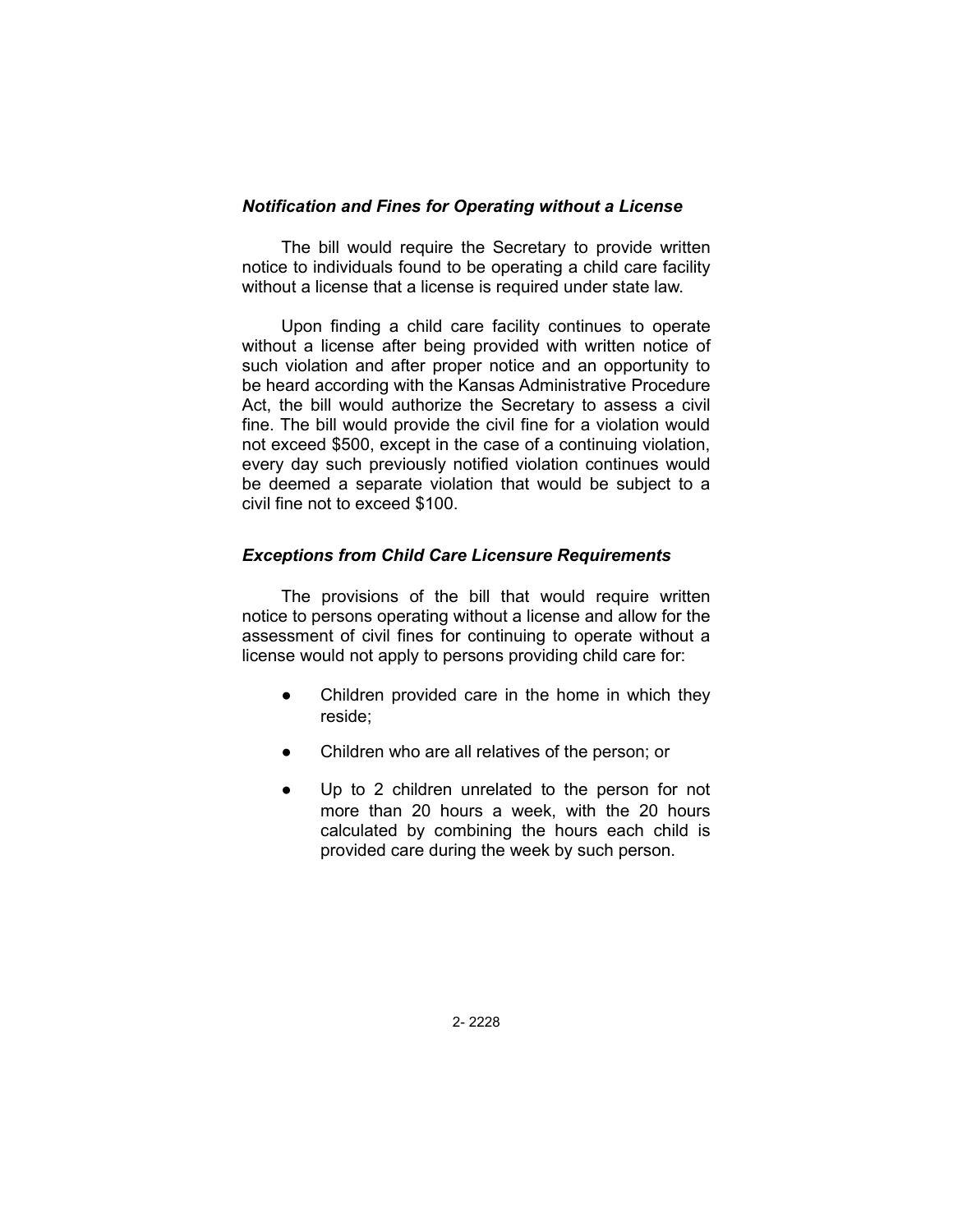# *Appeal Rights*

The bill would allow a person aggrieved by an order of the Secretary imposing a fine for the operation of a child care facility without a license to appeal the order to the district court, as provided by the Kansas Judicial Review Act.

### **Background**

The bill was introduced by the House Committee on Children and Seniors at the request of the Kansas Department of Health and Environment (KDHE). In the House Committee hearing, representatives of Child Care Aware and KDHE testified in support of the bill. The KDHE representative stated child care facilities operating without a license are not inspected or monitored by KDHE, resulting in no assurance to parents that foundational health and safety standards are met. The proponents generally stated the bill would increase protections for children in out-of-home care, and the assessment of civil fines would serve as a deterrent to illegal care and potentially increase the number of licensed and inspected child care facilities. No other testimony was provided.

The House Committee amended the bill by setting a maximum civil fine for a continuing violation of provisions or rules and regulations pertaining to the health safety or sanitation of children in a child care facility, reducing the maximum civil fine for operating a child care facility without a license and for a continuing violation, and identifying the circumstances that are not to be considered as providing child care and to which the civil fines specified in the bill would not apply.

The House Committee recommended the bill favorably for passage, as amended, on February 26, 2019, but the bill was withdrawn from the House Calendar and referred to the House Committee on Appropriations on February 27, 2019. The bill was then withdrawn from the House Committee on